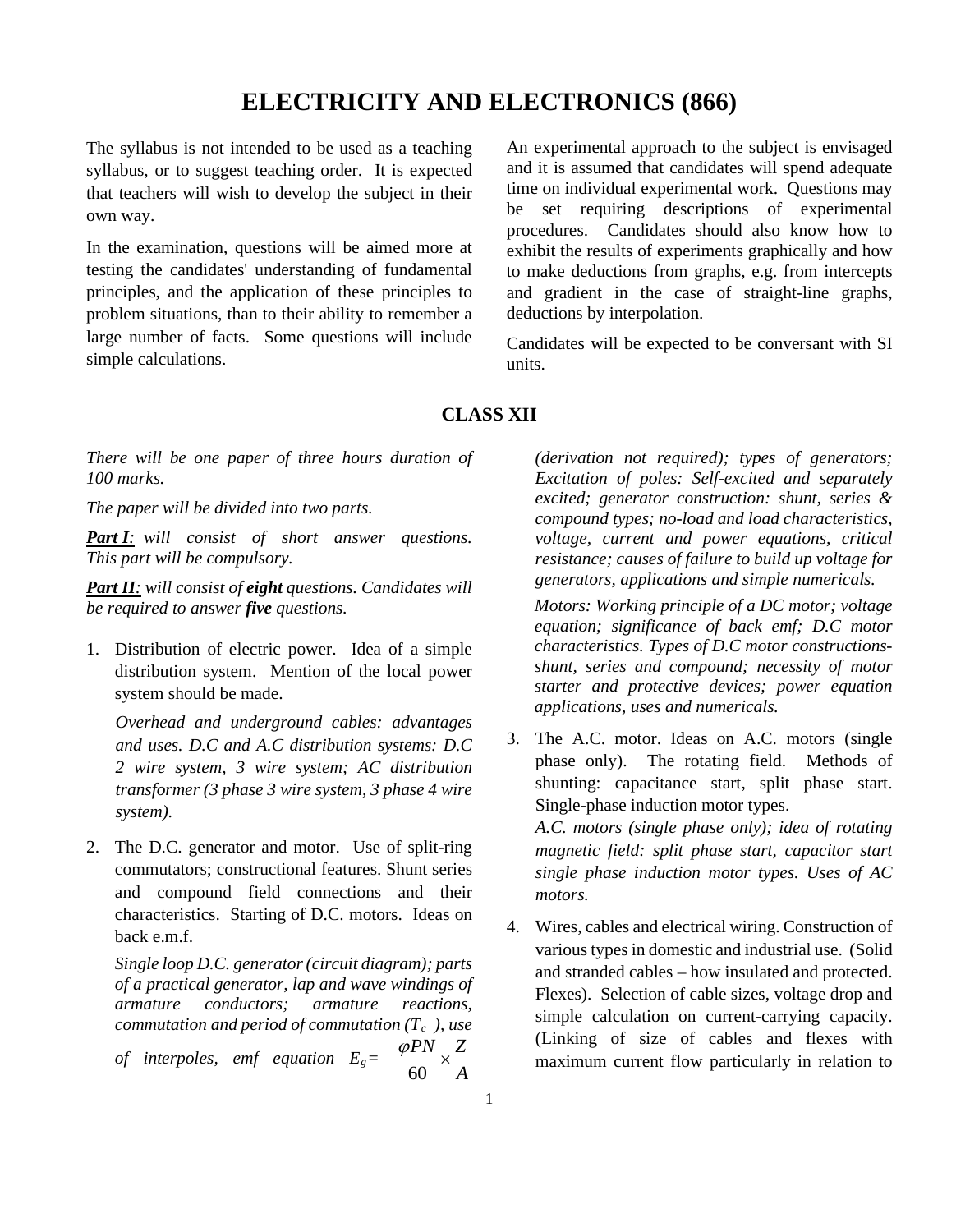the circuits below. Regulation B 23 (voltage drop). Brief description of the wiring systems. Simple circuitry. (Separation of lighting and power circuits. Layout of lighting circuits. Switch in phase line. Dual switching of lamps. Layout of power circuits - ring and spur*/ tree systems.)* types - limitations). Introduction to rules and regulations, both local and that of I.E.E. (Sequence of equipment). Effects of overloading. Protection of circuits and individuals by (a) fuses and trips, (b) earthing of metal, (c) mechanical protection of cables. Regulations for bathrooms. Commonsense appreciation of dangerous practices (Simple testing).

*Different types of insulations used in cables; Vulcanised Indian Rubber (VIR), Tough Rubber Sheathed (TRS), Poly Vinyl Chloride (PVC).*

- 5. Electrical accessories. Power outlets, lamp holders, ceiling roses and junction boxes. (Familiarity with these is expected - detailed knowledge of structure is not required). Where and how they are used. *Power outlets – Plug and Sockets; lamp holders types: bracket holder, batten holder, pendant holder, angle holder. Ceiling roses; junction boxes. Where and how they are used.*
- 6. Introduction to electronics. Concept of electron flow. Common components employed in electronic circuits; resistors, capacitors and inductors; their structure, types and uses.

*Concept of electron flow; passive components employed in electronic circuits. Types of Resistors: wire wound, carbon composition type, variable type (potentiometers, rheostat); colour code. Types of Inductors: air core, iron-core, ferrite core inductors. Types of Capacitors: fixed and variable types. Fixed type: electrolytic capacitor, nonelectrolytic (paper capacitors, mica capacitor, ceramic capacitors); variable type - ganged capacitors, their structure, types, voltage equations and uses.*

7. Diodes. Thermionic diode; semiconductor diode. Structure of vacuum diode and semiconductor diode.

*Thermionic diode: construction, operation characteristics of vacuum diodes; A.C and D.C plate resistances, space charge, space charge limiting region.*

*Semiconductor diodes: bonds in semiconductors, crystal structure of Germanium and Silicon; effect of temperature on semiconductor; concept of hole current; intrinsic and extrinsic semiconductors; doping, n-type, p type semiconductors, energy band diagrams; majority and minority charge carries; properties of p-n junction diode, forward bias and reverse bias diagrams and graphs; volt-ampere characteristics of p-n junction. Definitions of the following: break down voltage, knee voltage, maximum forward current, Peak inverse voltage (PIV), maximum power rating.*

8. Power supply for electronic apparatus. Mains transformer. The diode; half wave, full wave and bridge rectifiers, voltage doubler. Filters; RC filters, chokes, bleeder resistance and its functions.

*Mains transformer; semiconductor diodes as half wave rectifier, full wave rectifier, bridge rectifier. Forward resistance, forward current, reverse current, derivation for: d.c (average current*  $I_{dc}$ ). *Root mean square (rms) current (Irms), efficiency of rectification (η); advantages, disadvantages and uses, ripple factors; simple numericals.*

*Voltage doublers: Types of filters: RC filter, choke Input (I/P) filter,* π*-section filter. Input (I/P) and Output (O/P) graphs. Zener diode for voltage stabilisation, importance of series Resistor in the stabilization circuit, simple numericals. Chokes, bleeder resistors and their functions.*

9. Vacuum triode. Structure of the vacuum triode valve. The control grid. Triode valve characteristics. Triode parameters; anode resistance, mutual conductance and amplification factors; relationship between the above parameters. Triode as a voltage amplifier. Bias voltage, cathode resistor and cathode bypass capacitor.

*Structure of the vacuum triode, control grid, triode value characteristics, grid cut off voltage. Plate characteristics, mutual characteristics; vacuum*